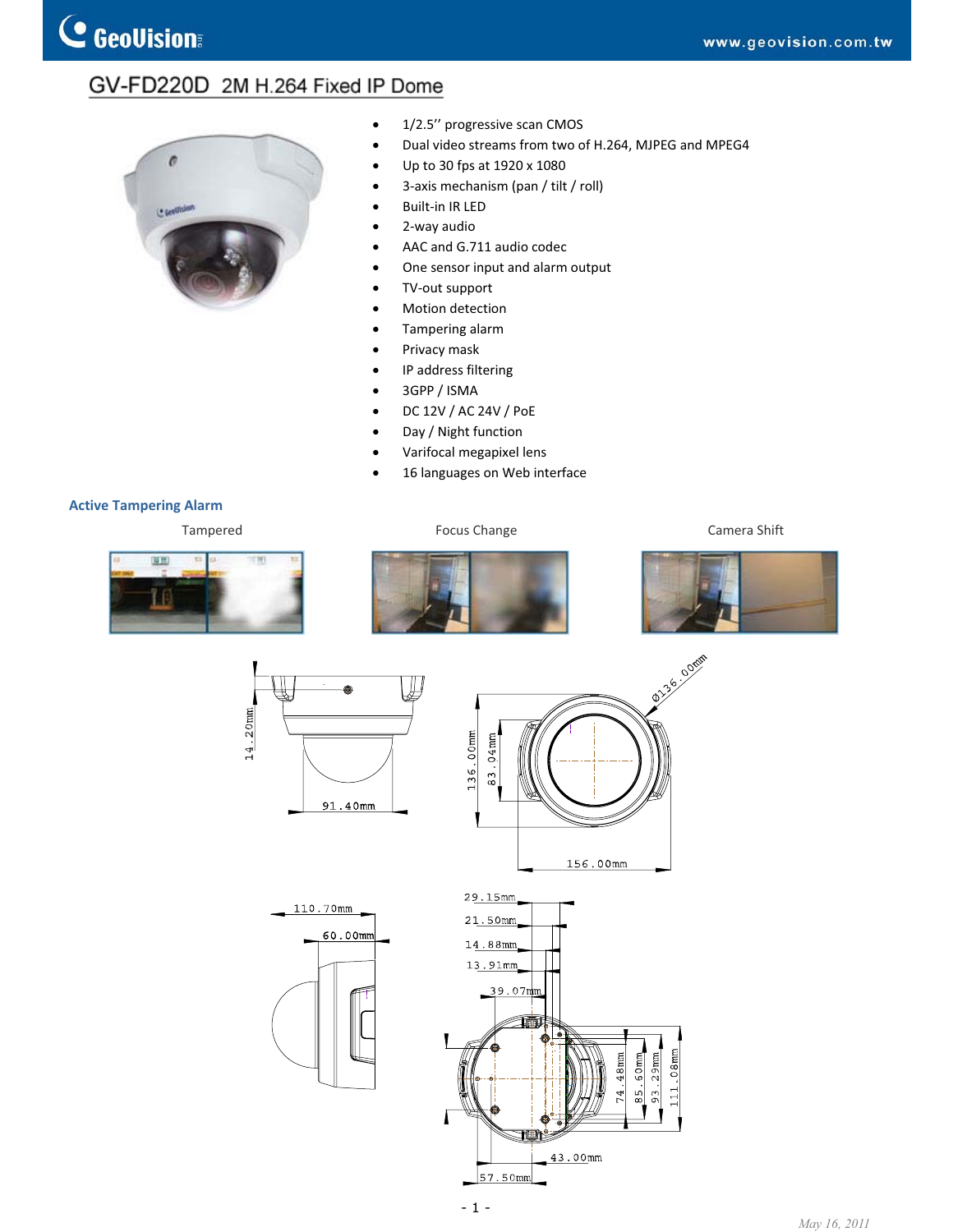## C GeoVision

| <b>SPECIFICATIONS</b>              |                    |                                                                                                                                    |
|------------------------------------|--------------------|------------------------------------------------------------------------------------------------------------------------------------|
| Camera                             |                    |                                                                                                                                    |
| Image Sensor                       |                    | 1/2.5" progressive scan CMOS                                                                                                       |
| <b>Picture Elements</b>            |                    | 1920 (H) x 1080 (V)                                                                                                                |
| <b>Minimum Illumination</b>        | Color              | 1 Lux (1/30 sec), 0.5 Lux (1/5 sec)                                                                                                |
|                                    | B/W<br><b>IRON</b> | 0 Lux                                                                                                                              |
| <b>Shutter Speed</b>               |                    | Automatic, Manual $(1/5 \approx 1/8000 \text{ sec})$                                                                               |
| <b>White Balance</b>               |                    | Automatic, Manual (2800K ~ 8500K)                                                                                                  |
| Lens                               |                    |                                                                                                                                    |
| Megapixel                          |                    | Yes                                                                                                                                |
| Day / Night support                |                    | Yes                                                                                                                                |
| <b>Max Aperture</b>                |                    | $F/1.3 \pm 5%$                                                                                                                     |
| Focal Length                       |                    | $2.7 \degree 9$ mm                                                                                                                 |
| Image Format                       |                    | 1/3"                                                                                                                               |
| Field of view                      | Diagonal           | $101^{\circ}$ (W) $\sim$ 32 $^{\circ}$ (T) $\pm$ 5 $^{\circ}$                                                                      |
|                                    | Horizontal         | 88° (W) $\sim$ 27.9° (T) $\pm$ 5°                                                                                                  |
|                                    | Vertical           | 49.7° (W) $\sim$ 15.7° (T) $\pm$ 5°                                                                                                |
|                                    | Focus              | Manual (w / lock)                                                                                                                  |
| Operation                          | Zoom               | Manual (w / lock)                                                                                                                  |
|                                    | <b>Iris</b>        | DC                                                                                                                                 |
| IR LED Quantity                    |                    | 15 IR LEDs                                                                                                                         |
| <b>IR Distance</b>                 |                    | 15 m / 50 ft (Max.)                                                                                                                |
| <b>Operation</b>                   |                    |                                                                                                                                    |
| Video Codec                        |                    | H.264, MPEG4, MJPEG                                                                                                                |
| <b>Video Streaming</b>             |                    | Dual Streams from two of H.264, MPEG4 and MJPEG                                                                                    |
| <b>Frame Rate</b>                  |                    | 30 fps at 1920 x 1080                                                                                                              |
|                                    |                    | * The frame rate and the performance may vary depending on the number of connections and data<br>bitrates (different scenes).      |
| <b>Image Setting</b>               |                    | Brightness, Contrast, Sharpness, Gamma, White Balance, Flicker-less, Image Orientation, Backlight<br>Compensation, D/N Sensitivity |
| <b>Audio Codec</b>                 |                    | G.711, AAC (16kHz / 16 bit)<br>* AAC is only supported by GV-System V8.5 or later.                                                 |
| Sensor Input                       |                    | 1 Input (Dry Contact)                                                                                                              |
| Alarm Output                       |                    | 1 Output                                                                                                                           |
| <b>Video Resolution</b>            |                    |                                                                                                                                    |
| Main Stream                        | 4:3                | 1600 x 1200, 1280 x 960, 640 x 480, 320 x 240                                                                                      |
|                                    | 16:9               | 1920 x 1080, 1280 x 720, 640 x 360, 448 x 252                                                                                      |
|                                    | 5:4                | 1280 x 1024, 640 x 512, 320 x 256                                                                                                  |
| Sub Stream                         | 4:3                | 640 x 480, 320 x 240                                                                                                               |
|                                    | 16:9               | 640 x 360, 448 x 252                                                                                                               |
|                                    | 5:4                | 640 x 512, 320 x 256                                                                                                               |
| <b>Network</b>                     |                    |                                                                                                                                    |
| Interface                          |                    | 10/100 Ethernet                                                                                                                    |
| <b>Ethernet Protocol</b>           |                    | HTTP, HTTPS, TCP, UDP, SMTP, FTP, DHCP, NTP, UPnP, DynDNS, 3GPP/ISMA, RTSP, PSIA, SNMP, QoS(DSCP)                                  |
| <b>Mechanical</b>                  |                    |                                                                                                                                    |
| Lens Mounting                      |                    | $\phi$ 14 mm                                                                                                                       |
| <b>Rotation Axis</b><br>Connectors |                    | 3-axis (pan / tilt / roll)                                                                                                         |
|                                    | Power              | 2-pin terminal block                                                                                                               |
|                                    | Ethernet           | Ethernet (10/100 Base-T), RJ-45                                                                                                    |
|                                    | Audio              | 1 In (microphone phone jack, 3.5 mm / 0.14 in)<br>1 Out (Stereo pohone jack, 3.5 mm / 0.14 in)                                     |
|                                    | Digital I/O        | 3-pin terminal block, pitch 2.5 mm / 0.1 in                                                                                        |
|                                    | Auto Iris          | DC drive                                                                                                                           |
|                                    | Local Storage      | Micro SD/SDHC memory card slot                                                                                                     |
|                                    | TV-Out             | Yes                                                                                                                                |
| <b>Power Consumption</b>           |                    | 12 W (max. 1A at 12V DC)                                                                                                           |
| Regulatory                         |                    | CE, FCC, C-Tick, RoHS compliant                                                                                                    |
| Dimensions (L X W X H)             |                    | ø 155 x 110 mm / 6.1 x 4.33 in                                                                                                     |

Weight **580 g / 1.28 lb**